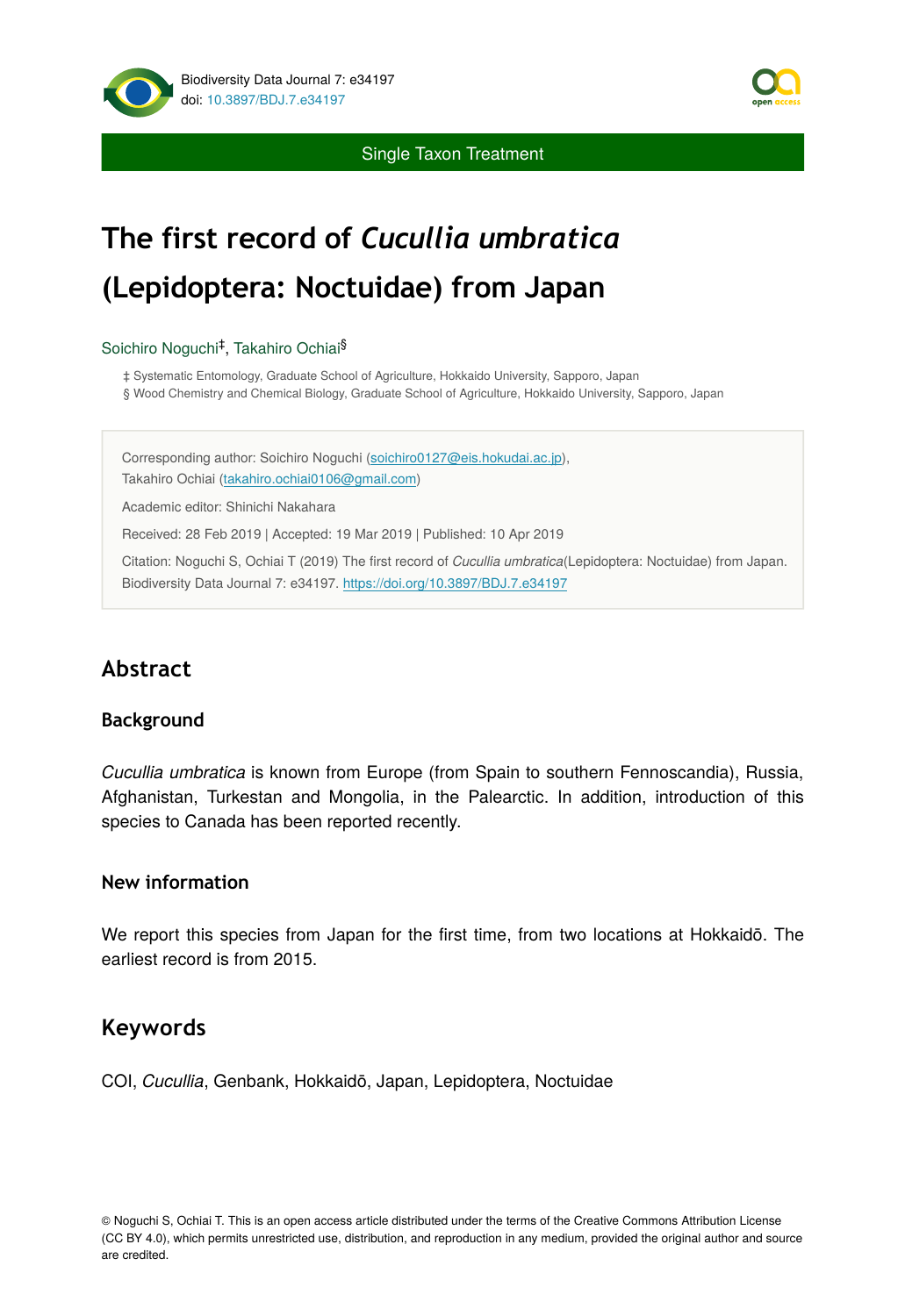# **Introduction**

*Cucullia umbratica* (Linnaeus, 1758) is a fairly large species of moth, with a wingspan of 48–57 mm (Heath and Emmet 1983). Due to its peculiar appearance, this species is generally called the "shark" moth (Price 2017). The larvae of this species utilise a wide range of Asteraceae as host plants (Hampson 1906, Heath and Emmet 1983). Although this species is widely distributed throughout the Palearctic (Hampson 1906, Heath and Emmet 1983, Dubatolov and Matov 2009), it has not been recorded from Japan to date (Kishida 2011, Jinbo 2017). In the present paper, we report this species from Hokkaidō for the first time and this also represents the first record of this species from Japan.

## **Materials and methods**

#### **Specimens**

Dried specimens were used. The genitalia were dissected and stained with safranin and Fast Blue. Genital structures were observed under a Nikon SMZ 745T microscope. Digital images of the specimens were captured using a Nikon D5600 digital camera body and a Tamron SP 90 mm F2.8 Di MACRO lens and genitalia images were captured using a Canon EOS 5D Mark IV camera body with a Canon EF 100 mm F2.8 *L* IS USM Macro lens. The field photo was taken with a Canon EOS 6D camera body with a Canon EF 100mm F2.8 Macro lens and a Canon Macro Ring Lite ML-3. The morphological terminology used herein generally follows that of Heath (1976).

#### **Molecular methods**

DNA was extracted from the distal portion of the 8th abdominal segment and the entire sample was suspended in extraction buffer following manufacturer's protocols for the DNeasy Blood & Tissue Kit (Qiagen, Inc., Valencia, CA, U.S.A.). The specimen used for DNA extraction was deposited in the insect collection at the Hokkaido University Museum (SEHU), Sapporo, Japan. Polymerase chain reaction (PCR) amplification of cytochrome oxidase I (COI) was carried out using an Applied Biosystems 2720 Thermal Cycler (Applied Biosystems, Foster City, CA, USA) with a touchdown amplification programme: 2 minutes at 94°C, 10 s at 94°C, 10 s at 55-46°C, 105 s at 68°C, 36 cycles of 10 s at 94°C, 10 s at 45°C, 105 s at 68°C and a final extension step for 2 minutes at 72°C. A single fragment of 1536 bp was amplified from the PCR amplification using primer pair CO1-exF (5- ATCGCCTAAACTTCAGCCATT-3) and TL-N-3017 (5-CTTAAATCCATTGCACTAATCTGCCA TA-3) (Scheffer et al. 2004). PCR products were visualised via 1% agarose gel electrophoresis with ethidium bromide to confirm amplification. PCR products were purified with innuPREP PCRpure Light Kit (analytikjena, Jena, Germany) according to the manufacturer's instructions. Purified PCR products were quantified using a Nanodrop One (Nanodrop Technologies, Wilmington, DE, USA). Purified products were sequenced in both directions using BigDye Terminator v3.1 chemistry (Applied Biosystems, Foster City, CA, USA). Primers used for sequencing were six primer sets (Table 1). The sequencing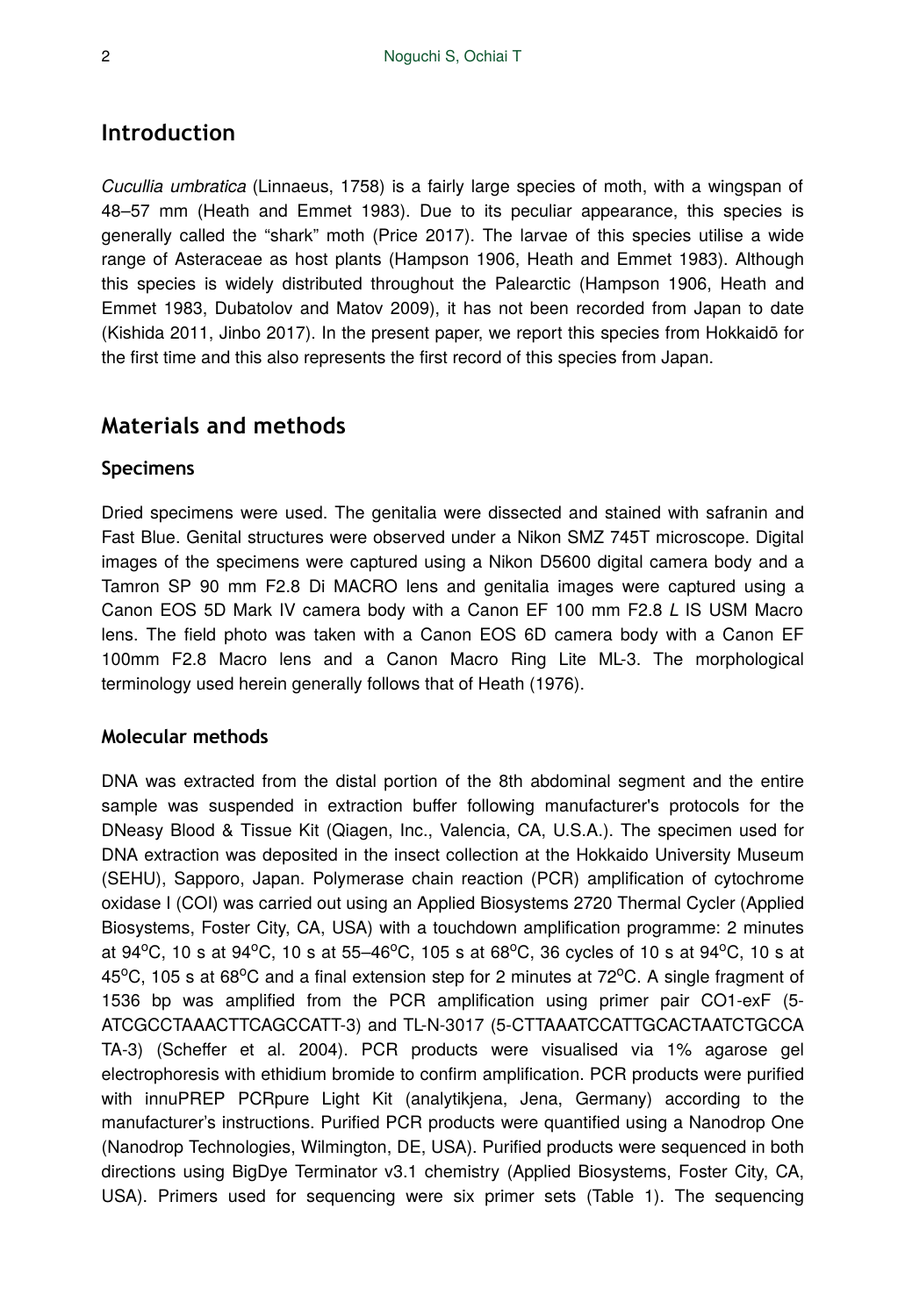products were purified on Sephadex G–50 Fine DNA Grade (GE Healthcare, Chicago, U.S.A.) and analysed in 3500xL Genetic Analyzer (Applied Biosystems, Foster City, CA, USA).

| Table 1.<br>Primers used for sequencing |                              |                      |  |  |  |  |  |  |  |
|-----------------------------------------|------------------------------|----------------------|--|--|--|--|--|--|--|
| <b>Primer name</b>                      | Sequence (5'-3')             | Source               |  |  |  |  |  |  |  |
| $CO1-exF$                               | ATCGCCTAAACTTCAGCCATT        | Present study        |  |  |  |  |  |  |  |
| $CO1-GK.1R$                             | ACTGCACCTAAAATTGATGA         | Present study        |  |  |  |  |  |  |  |
| CO1-Hp.1F                               | AGCTGGAACAGGATGAAC           | Present study        |  |  |  |  |  |  |  |
| CO1-Hp.3R                               | <b>TAGCAAAAACAGCTCCTA</b>    | Present study        |  |  |  |  |  |  |  |
| CO1-Hp.3F                               | CTCTTCATGATACTTATTATG        | Present study        |  |  |  |  |  |  |  |
| TL-N-3017                               | CTTAAATCCATTGCACTAATCTGCCATA | Scheffer et al. 2004 |  |  |  |  |  |  |  |

#### **Sequence Analysis**

Sequence contigs were assembled using BioLign Version 4.0.6.2 (2005; [http://en.bio](http://en.bio-soft.net/dna/BioLign.html)[soft.net/dna/BioLign.html\)](http://en.bio-soft.net/dna/BioLign.html) and aligned consensus sequences were created using BioEdit 7.0.5.3 (Hall 1999). The p–distance was calculated by comparing with 13 COI sequences registered in GenBank (accession numbers: [KJ389042,](http://www.ncbi.nlm.nih.gov/nuccore/KJ389042) [GU686885,](http://www.ncbi.nlm.nih.gov/nuccore/GU686885) [GU686845,](http://www.ncbi.nlm.nih.gov/nuccore/GU686845) [KX043158,](http://www.ncbi.nlm.nih.gov/nuccore/KX043158) [JF415531](http://www.ncbi.nlm.nih.gov/nuccore/JF415531), [GU828701](http://www.ncbi.nlm.nih.gov/nuccore/GU828701), [JF415532,](http://www.ncbi.nlm.nih.gov/nuccore/JF415532) [JF415530](http://www.ncbi.nlm.nih.gov/nuccore/JF415530), [GU654999](http://www.ncbi.nlm.nih.gov/nuccore/GU654999), [KX040689,](http://www.ncbi.nlm.nih.gov/nuccore/KX040689) [KM573523,](http://www.ncbi.nlm.nih.gov/nuccore/KM573523) [HQ563405](http://www.ncbi.nlm.nih.gov/nuccore/HQ563405) and [KJ183425](http://www.ncbi.nlm.nih.gov/nuccore/KJ183425)) using MEGA (Molecular Evolutionary Genetics Analysis) Version 7.0 (Kumar et al. 2016).

## **Taxon treatment**

#### *Cucullia umbratica* **Linnaeus, 1758**

#### **Materials**

- a. scientificName: *Cucullia umbratica*; kingdom: Animalia; phylum: Euarthropoda; class: Insecta; order: Lepidoptera; family: Noctuidae; genus: *Cucullia*; specificEpithet: *umbratica*; scientificNameAuthorship: Linnaeus; country: Japan; stateProvince: Hokkaidō; county: Sōya-gun; municipality: Sarufutsu Village; locality: Hama-sarufutsu; samplingProtocol: light trap; eventDate: 2015-07-18; individualCount: 1; sex: male; lifeStage: adult; recordedBy: Takuya Ito; identifiedBy: Takuya Ito; dateIdentified: 2015
- b. scientificName: *Cucullia umbratica*; kingdom: Animalia; phylum: Euarthropoda; class: Insecta; order: Lepidoptera; family: Noctuidae; genus: *Cucullia*; specificEpithet: *umbratica*; scientificNameAuthorship: Linnaeus; country: Japan; stateProvince: Hokkaidō; county: Sōya-gun; municipality: Sarufutsu Village; locality: Hama-sarufutsu; samplingProtocol: light trap; eventDate: 2015-08-01; fieldNotes: DNA extraction; individualCount: 1; sex: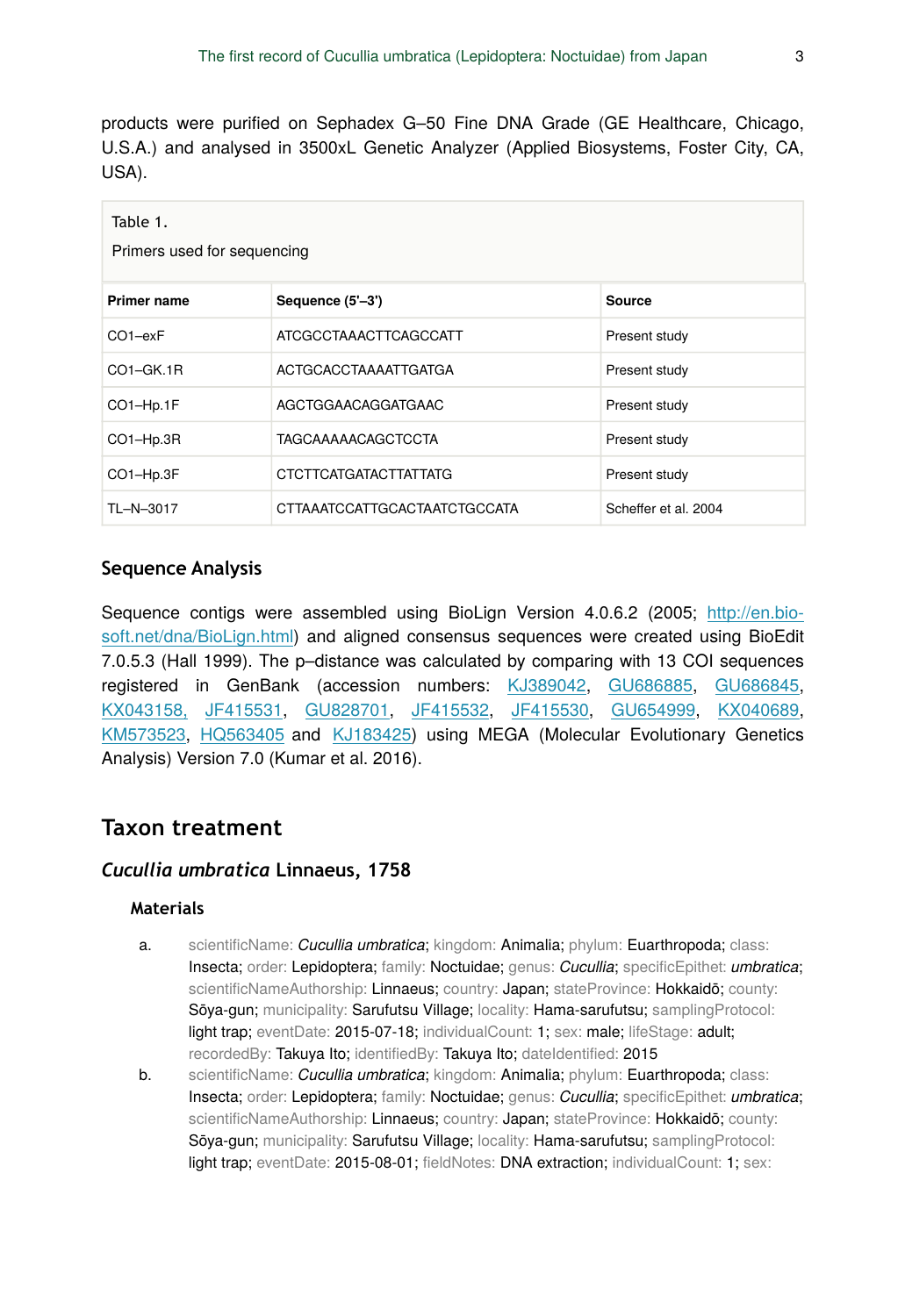male; lifeStage: adult; catalogNumber: 87764; recordedBy: Takuya Ito; identifiedBy: Takuya Ito; dateIdentified: 2015; institutionCode: SEHU; collectionCode: Insect

- c. scientificName: *Cucullia umbratica*; kingdom: Animalia; phylum: Euarthropoda; class: Insecta; order: Lepidoptera; family: Noctuidae; genus: *Cucullia*; specificEpithet: *umbratica*; scientificNameAuthorship: Linnaeus; country: Japan; stateProvince: Hokkaidō; county: Sōya-gun; municipality: Sarufutsu Village; locality: Hama-sarufutsu; samplingProtocol: light trap; eventDate: 2016-07-23; fieldNotes: DNA extraction, DDBJ: LC460439; individualCount: 1; sex: male; lifeStage: adult; catalogNumber: 87761; recordedBy: Takuya Ito; identifiedBy: Takuya Ito; dateIdentified: 2016; institutionCode: SEHU; collectionCode: Insect
- d. scientificName: *Cucullia umbratica*; kingdom: Animalia; phylum: Euarthropoda; class: Insecta; order: Lepidoptera; family: Noctuidae; genus: *Cucullia*; specificEpithet: *umbratica*; scientificNameAuthorship: Linnaeus; country: Japan; stateProvince: Hokkaidō; county: Sōya-gun; municipality: Sarufutsu Village; locality: Hama-sarufutsu; samplingProtocol: light trap; eventDate: 2016-07-23; individualCount: 1; sex: male; lifeStage: adult; recordedBy: Takahiro Ochiai; identifiedBy: Takuya Ito; dateIdentified: 2016
- e. scientificName: *Cucullia umbratica*; kingdom: Animalia; phylum: Euarthropoda; class: Insecta; order: Lepidoptera; family: Noctuidae; genus: *Cucullia*; specificEpithet: *umbratica*; scientificNameAuthorship: Linnaeus; country: Japan; stateProvince: Hokkaidō; county: Sōya-gun; municipality: Sarufutsu Village; locality: Hama-sarufutsu; samplingProtocol: light trap; eventDate: 2016-07-23; individualCount: 1; sex: male; lifeStage: adult; recordedBy: Takahiro Ochiai; identifiedBy: Takuya Ito; dateIdentified: 2016
- f. scientificName: *Cucullia umbratica*; kingdom: Animalia; phylum: Euarthropoda; class: Insecta; order: Lepidoptera; family: Noctuidae; genus: *Cucullia*; specificEpithet: *umbratica*; scientificNameAuthorship: Linnaeus; country: Japan; stateProvince: Hokkaidō; county: Sōya-gun; municipality: Sarufutsu Village; locality: Hama-sarufutsu; samplingProtocol: light trap; eventDate: 2017-07-22; individualCount: 1; sex: male; lifeStage: adult; recordedBy: Takuya Ito; identifiedBy: Takuya Ito; dateIdentified: 2017
- g. scientificName: *Cucullia umbratica*; kingdom: Animalia; phylum: Euarthropoda; class: Insecta; order: Lepidoptera; family: Noctuidae; genus: *Cucullia*; specificEpithet: *umbratica*; scientificNameAuthorship: Linnaeus; country: Japan; stateProvince: Hokkaidō; county: Sōya-gun; municipality: Sarufutsu Village; locality: Hama-sarufutsu; samplingProtocol: light trap; eventDate: 2017-07-22; individualCount: 1; sex: male; lifeStage: adult; recordedBy: Takahiro Ochiai; identifiedBy: Takuya Ito; dateIdentified: 2017
- h. scientificName: *Cucullia umbratica*; kingdom: Animalia; phylum: Euarthropoda; class: Insecta; order: Lepidoptera; family: Noctuidae; genus: *Cucullia*; specificEpithet: *umbratica*; scientificNameAuthorship: Linnaeus; country: Japan; stateProvince: Hokkaidō; county: Sōya-gun; municipality: Sarufutsu Village; locality: Hama-sarufutsu; samplingProtocol: light trap; eventDate: 2017-07-22; fieldNotes: DNA extraction; individualCount: 1; sex: male; lifeStage: adult; catalogNumber: 87763; recordedBy: Soichiro Noguchi; identifiedBy: Takuya Ito; dateIdentified: 2017; institutionCode: SEHU; collectionCode: Insect
- i. scientificName: *Cucullia umbratica*; kingdom: Animalia; phylum: Euarthropoda; class: Insecta; order: Lepidoptera; family: Noctuidae; genus: *Cucullia*; specificEpithet: *umbratica*; scientificNameAuthorship: Linnaeus; country: Japan; stateProvince: Hokkaidō; county: Esashi-gun; municipality: Hamatonbetsu Town; locality: Aza-usotan; samplingProtocol: light trap; eventDate: 2017-07-22; fieldNotes: DNA extraction; individualCount: 1; sex: female; lifeStage: adult; catalogNumber: 87762; recordedBy: Soichiro Noguchi; identifiedBy: Takuya Ito; dateIdentified: 2017; institutionCode: SEHU; collectionCode: Insect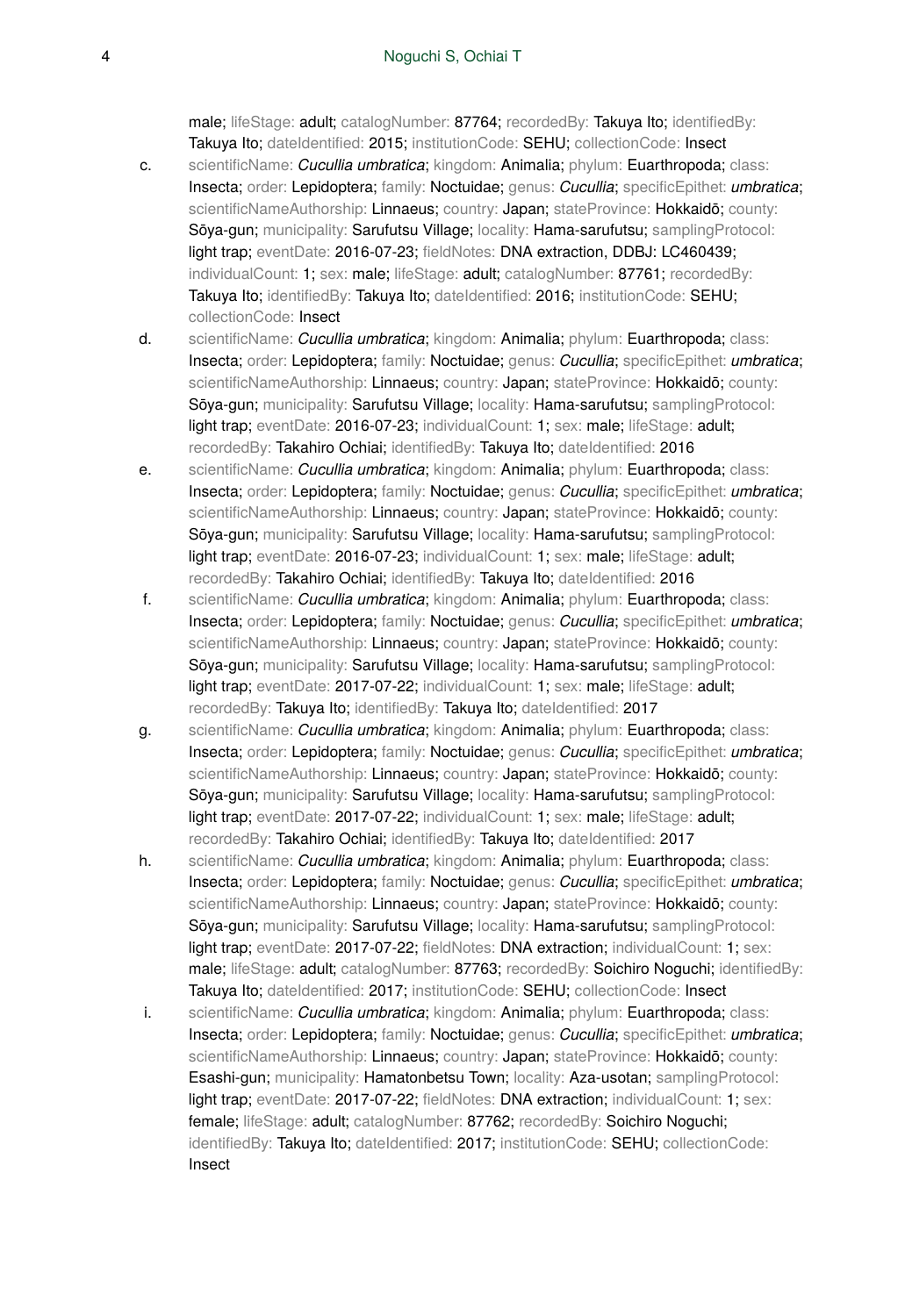- j. scientificName: *Cucullia umbratica*; kingdom: Animalia; phylum: Euarthropoda; class: Insecta; order: Lepidoptera; family: Noctuidae; genus: *Cucullia*; specificEpithet: *umbratica*; scientificNameAuthorship: Linnaeus; country: Japan; stateProvince: Hokkaidō; county: Sōya-gun; municipality: Sarufutsu Village; locality: Hama-sarufutsu; samplingProtocol: light trap; eventDate: 2017-07-29; individualCount: 1; sex: male; lifeStage: adult; recordedBy: Takuya Ito; identifiedBy: Takuya Ito; dateIdentified: 2017
- k. scientificName: *Cucullia umbratica*; kingdom: Animalia; phylum: Euarthropoda; class: Insecta; order: Lepidoptera; family: Noctuidae; genus: *Cucullia*; specificEpithet: *umbratica*; scientificNameAuthorship: Linnaeus; country: Japan; stateProvince: Hokkaidō; county: Sōya-gun; municipality: Sarufutsu Village; locality: Hama-sarufutsu; samplingProtocol: light trap; eventDate: 2018-07-28; individualCount: 1; sex: male; lifeStage: adult; recordedBy: Takahiro Ochiai; identifiedBy: Takuya Ito; dateIdentified: 2018
- l. scientificName: *Cucullia umbratica*; kingdom: Animalia; phylum: Euarthropoda; class: Insecta; order: Lepidoptera; family: Noctuidae; genus: *Cucullia*; specificEpithet: *umbratica*; scientificNameAuthorship: Linnaeus; country: Japan; stateProvince: Hokkaidō; county: Sōya-gun; municipality: Sarufutsu Village; locality: Hama-sarufutsu; samplingProtocol: light trap; eventDate: 2018-07-28; individualCount: 1; sex: male; lifeStage: adult; recordedBy: Soichiro Noguchi; identifiedBy: Takuya Ito; dateIdentified: 2018
- m. scientificName: *Cucullia umbratica*; kingdom: Animalia; phylum: Euarthropoda; class: Insecta; order: Lepidoptera; family: Noctuidae; genus: *Cucullia*; specificEpithet: *umbratica*; scientificNameAuthorship: Linnaeus; country: Japan; stateProvince: Hokkaidō; county: Esashi-gun; municipality: Hamatonbetsu Town; locality: Aza-usotan; samplingProtocol: light trap; eventDate: 2018-07-28; individualCount: 1; sex: male; lifeStage: adult; recordedBy: Takahiro Ochiai; identifiedBy: Takuya Ito; dateIdentified: 2018

#### **Diagnosis**

*Cucullia umbratica* can be distinguished from congeners by a combination of the following characters (Figs 1, 2): wingspan 48–57 mm; head and thorax grey mixed with brown; antenna with dorso-basally white; abdomen grey or brown; patagium elongate and forming a thoracic cowl; forewing ashen grey, the veins with dark brown; reniform and orbicular stigmata almost obsolete; basal steak to one–third of forewing, black and fine; terminal fascia dark brown but incomplete; the veins not extending into cilia; cilia white; hindwing white, the veins with brown but the latter sometimes reduced, in female the whole terminal half of hindwing brown; cilia white; terminal shade white with broken dark dividing line (Hampson 1906, Heath and Emmet 1983).

#### **Distribution**

Europe (from Spain to southern Fennoscandia), Russia, Afghanistan, Turkestan, Mongolia, North America (Hampson 1906, Heath and Emmet 1983, Dubatolov and Matov 2009, Handfield and Handfield 2010) and Japan (present study).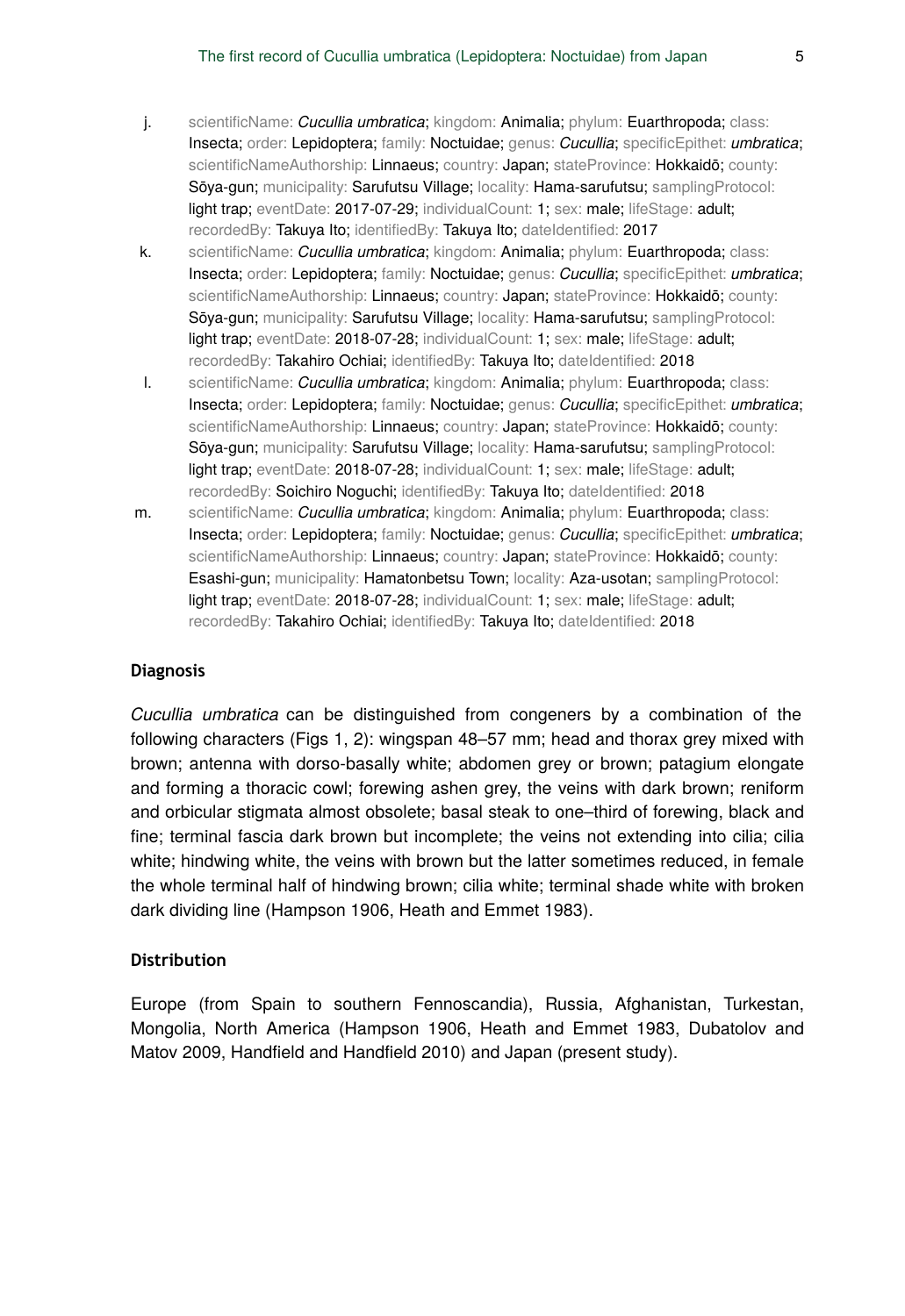

#### Figure 1.

*Cucullia umbratica.* 

- **a**: male collected at Hama-sarufutsu, Sarufutsu-village, Sōya-gun, Hokkaidō, Japan.
- **b**: female collected at Aza-usotan, Hamatonbetsu-chō, Esashi-gun, Hokkaidō, Japan.



Figure 2. doi *Cucullia umbratica*, in Hama-sarufutsu, Sarufutsu-village, Sōya-gun, Hokkaidō, Japan. Photo by Takahiro Ochiai.

### **Discussion**

We have collected *Cucullia umbratica* every year in Sarufutsu village since 2015 and in Hamatonbetsu-chō since 2017. Therefore, this species is considered to be established at least around the Sarufutsu and Hamatonbetsu areas. We have collected 12 males and one female since 2015. These specimens have a wingspan of 47.5–53 mm, these sizes agreeing with Heath and Emmet (1983). Other characters also agree with the species diagnosis as shown in Hampson (1906), Heath and Emmet (1983). Especially, the genital structures are in complete agreement with those shown in Heath and Emmet (1983),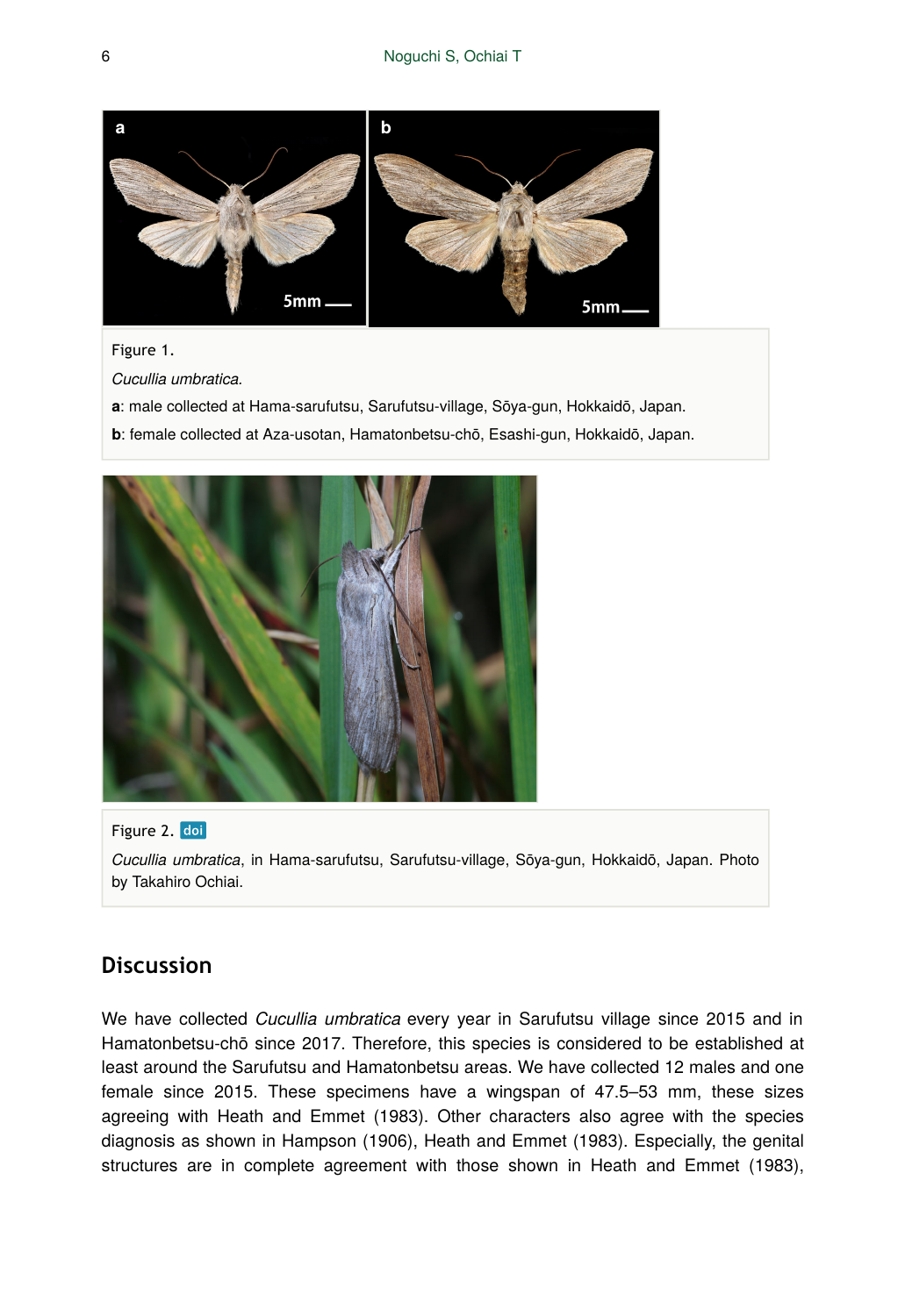Handfield and Handfield (2010). From the combination of the general and genital morphology (Fig. 3), we identified the species we collected as *Cucullia umbratica*.



We also sequenced the entire COI gene (1536 bp) of an individual collected at Hamasarufutsu, Sarufutsu village, Sōya-gun, Hokkaidō, Japan, 23 July 2016, which was registered at DDBJ under the accession number LC460439. The preliminary comparisons showed that the sequence obtained from Hokkaidō is very close to the other registered COI sequences of *Cucullia umbratica*, collected from Europe (p-distances 0.000–0.005), Canada (0.002) and China (0.033) (Table 2). Although the COI sequence obtained from the Japanese sample was almost identical with that obtained from European and Canadian samples (the latter is thought to have been introduced from Europe: Handfield and Handfield 2010), p–distance between Japanese and Chinese samples was significantly high. If this genetic difference corresponds to the genetic differentiation between European and Asian populations of *Cucullia umbratica*, the present result provides support for the possibility that the Japanese population of this moth was introduced from Europe. However, the genetic distance, greater than 3% between European and Chinese populations, is far beyond the range of generally recognised intraspecific variations of Lepidoptera (Hebert et al. 2004) and the basis of the species identification for the Chinese specimen was not provided (Jin et al. 2018). Therefore, it might be possible that the COI barcode of Chinese *Cucullia umbratica* (Genbank accession number [KJ183425](http://www.ncbi.nlm.nih.gov/nuccore/KJ183425)) has been obtained from a misidentified specimen. Further research is necessary in the future to elucidate the intraspecific genetic structure of *Cucullia umbratica* and the origin of the Japanese population.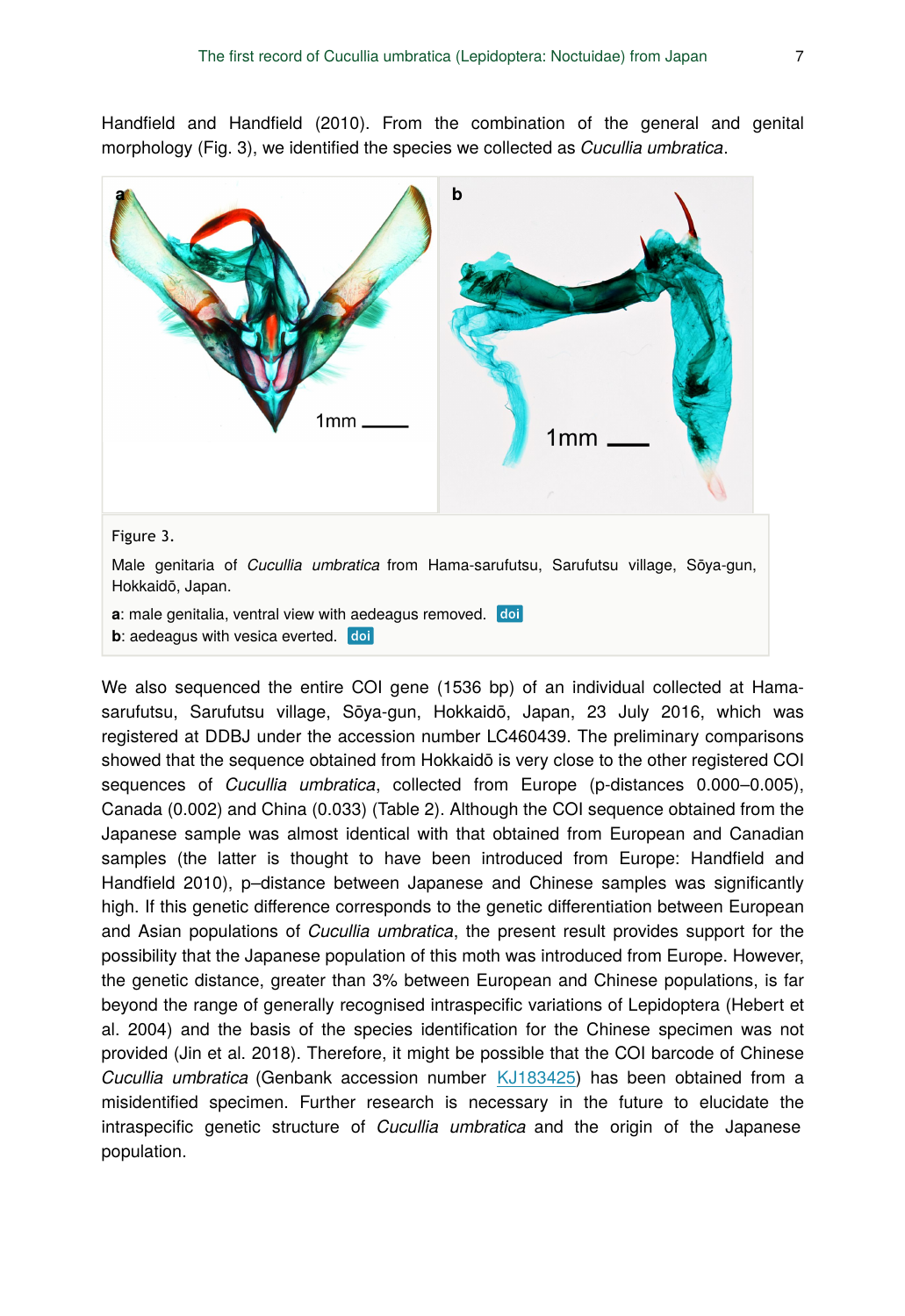| Table 2.<br>p-distances |              |                     |                                             |   |   |   |                                                                                         |   |   |    |    |    |    |    |
|-------------------------|--------------|---------------------|---------------------------------------------|---|---|---|-----------------------------------------------------------------------------------------|---|---|----|----|----|----|----|
| Acc. Number             | $\mathbf{1}$ | $\overline{2}$      | 3                                           | 4 | 5 | 6 | $\overline{7}$                                                                          | 8 | 9 | 10 | 11 | 12 | 13 | 14 |
| 1. Present<br>study     |              |                     |                                             |   |   |   |                                                                                         |   |   |    |    |    |    |    |
| 2. KJ389042             | 0.002        |                     |                                             |   |   |   |                                                                                         |   |   |    |    |    |    |    |
| 3. GU686885             |              | $0.005$ 0.004       |                                             |   |   |   |                                                                                         |   |   |    |    |    |    |    |
| 4. GU686845             |              | $0.002$ 0.000 0.004 |                                             |   |   |   |                                                                                         |   |   |    |    |    |    |    |
| 5. KX043158             |              |                     | $0.002$ 0.000 0.004 0.000                   |   |   |   |                                                                                         |   |   |    |    |    |    |    |
| 6. JF415531             |              |                     | $0.002$ 0.000 0.004 0.000 0.000             |   |   |   |                                                                                         |   |   |    |    |    |    |    |
| 7. GU830689             |              |                     | $0.004$ 0.002 0.005 0.002 0.002 0.002       |   |   |   |                                                                                         |   |   |    |    |    |    |    |
| 8. JF415532             |              |                     | $0.002$ 0.000 0.004 0.000 0.000 0.000 0.002 |   |   |   |                                                                                         |   |   |    |    |    |    |    |
| 9. JF415530             |              |                     |                                             |   |   |   | $0.002$ 0.000 0.004 0.000 0.000 0.000 0.002 0.000                                       |   |   |    |    |    |    |    |
| 10. GU654999            |              |                     |                                             |   |   |   | $0.002$ 0.000 0.004 0.000 0.000 0.000 0.002 0.000 0.000                                 |   |   |    |    |    |    |    |
| 11. KX040689            |              |                     |                                             |   |   |   | $0.002$ 0.000 0.004 0.000 0.000 0.000 0.002 0.000 0.000 0.000                           |   |   |    |    |    |    |    |
| 12. KM573523            |              |                     |                                             |   |   |   | $0.002$ $0.000$ $0.004$ $0.000$ $0.000$ $0.000$ $0.002$ $0.000$ $0.000$ $0.000$ $0.000$ |   |   |    |    |    |    |    |
| 13. HQ563405            |              |                     |                                             |   |   |   | 0.000 0.002 0.005 0.002 0.002 0.002 0.004 0.002 0.002 0.002 0.002 0.002                 |   |   |    |    |    |    |    |
| 14. KJ183425            |              |                     |                                             |   |   |   | 0.033 0.035 0.035 0.035 0.035 0.035 0.033 0.035 0.035 0.035 0.035 0.035 0.033           |   |   |    |    |    |    |    |

# **Acknowledgements**

Authors are grateful to Mr. Takuya Ito, Hokkaido Institute of Public Health, for his kind assistance in collecting *Cucullia umbratica* and for supplying genetic data. Thanks are also due to Dr. Kazunori Yoshizawa, Systematic Entomology, Hokkaido University, for his critical comments, to Alyssa Li Suzumura, Systematic Entomology, Hokkaido University, for editing the English and to Dr. Ryan St Laurent, University of Florida and Dr. Zhaofu Yang, Northwest A & F University, for editing the English and their useful comments and advice concerning the manuscript.

# **References**

- Dubatolov VV, Matov AY (2009) Noctuids (Insecta, Lepidoptera, Noctuidae) of Lower Amur. Amurian Zoological Journal 1 (4): 327‑373. [In Russian].
- Hall T (1999) BioEdit: a user-friendly biological sequence alignment editor and analysis program for Windows 95 / 98 / NT. Nucleic Acids 41: 95‑98.